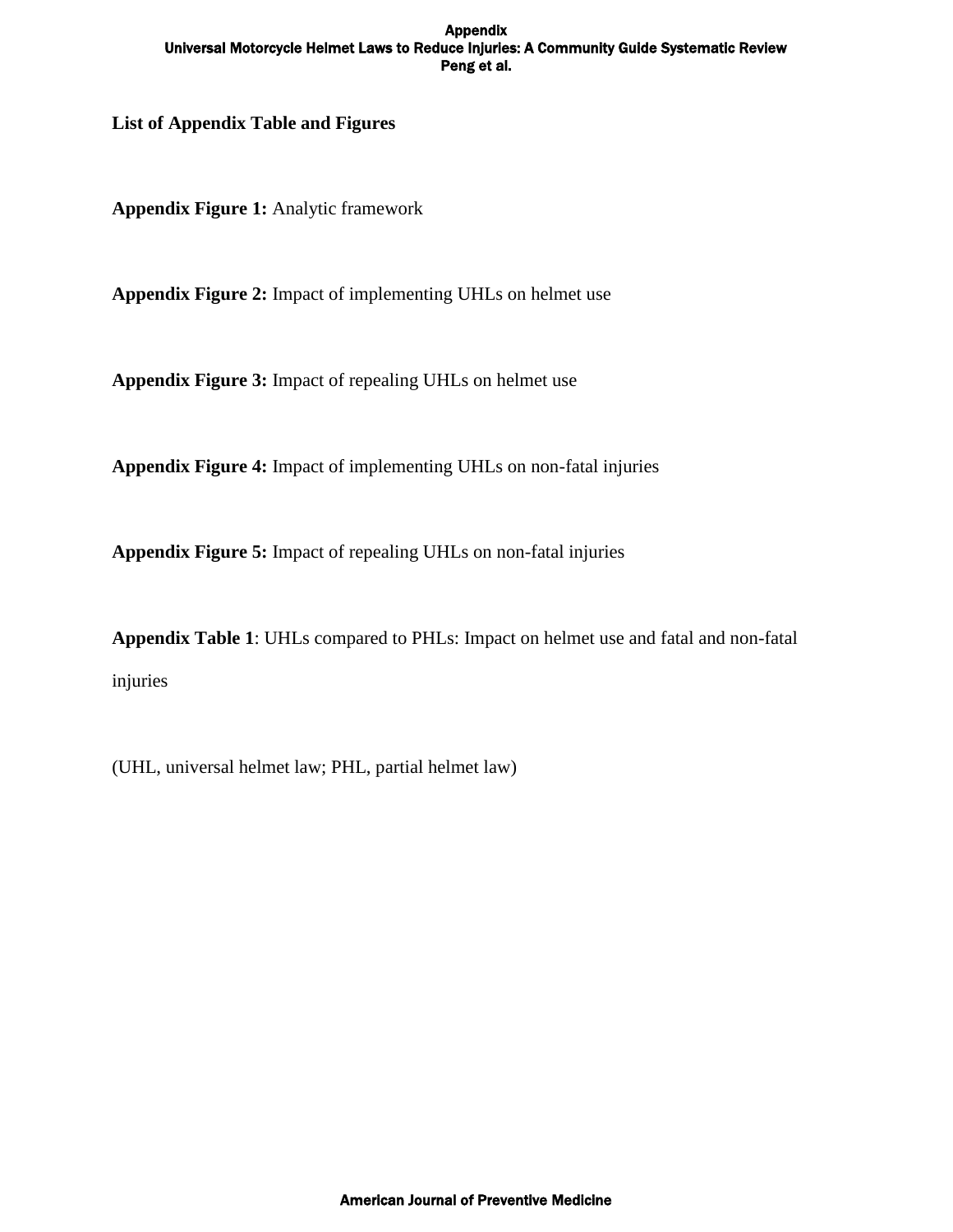**Appendix Figure 1.** Analytic framework.

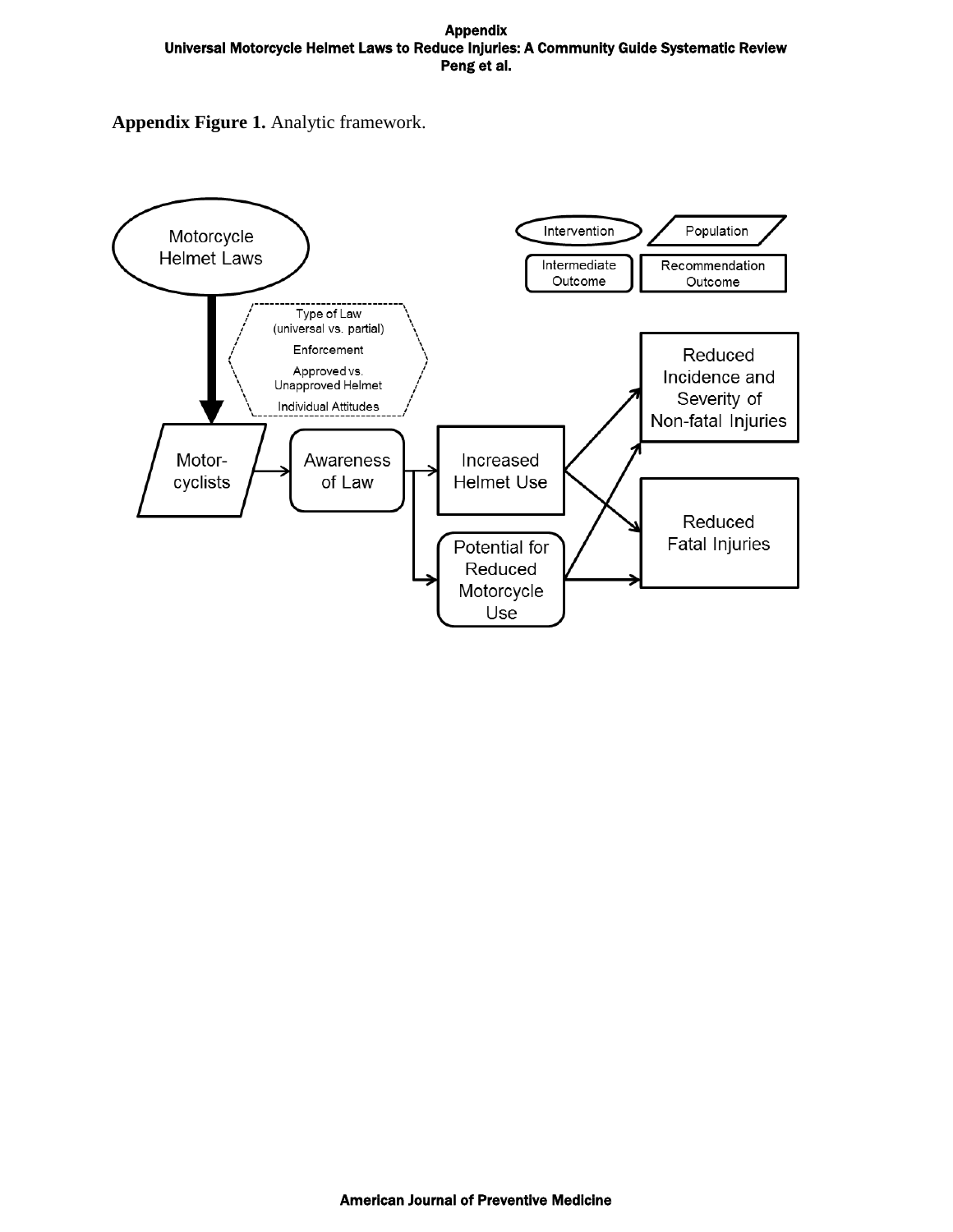## **Appendix Figure 2.** Impact of implementing UHLs on helmet use.

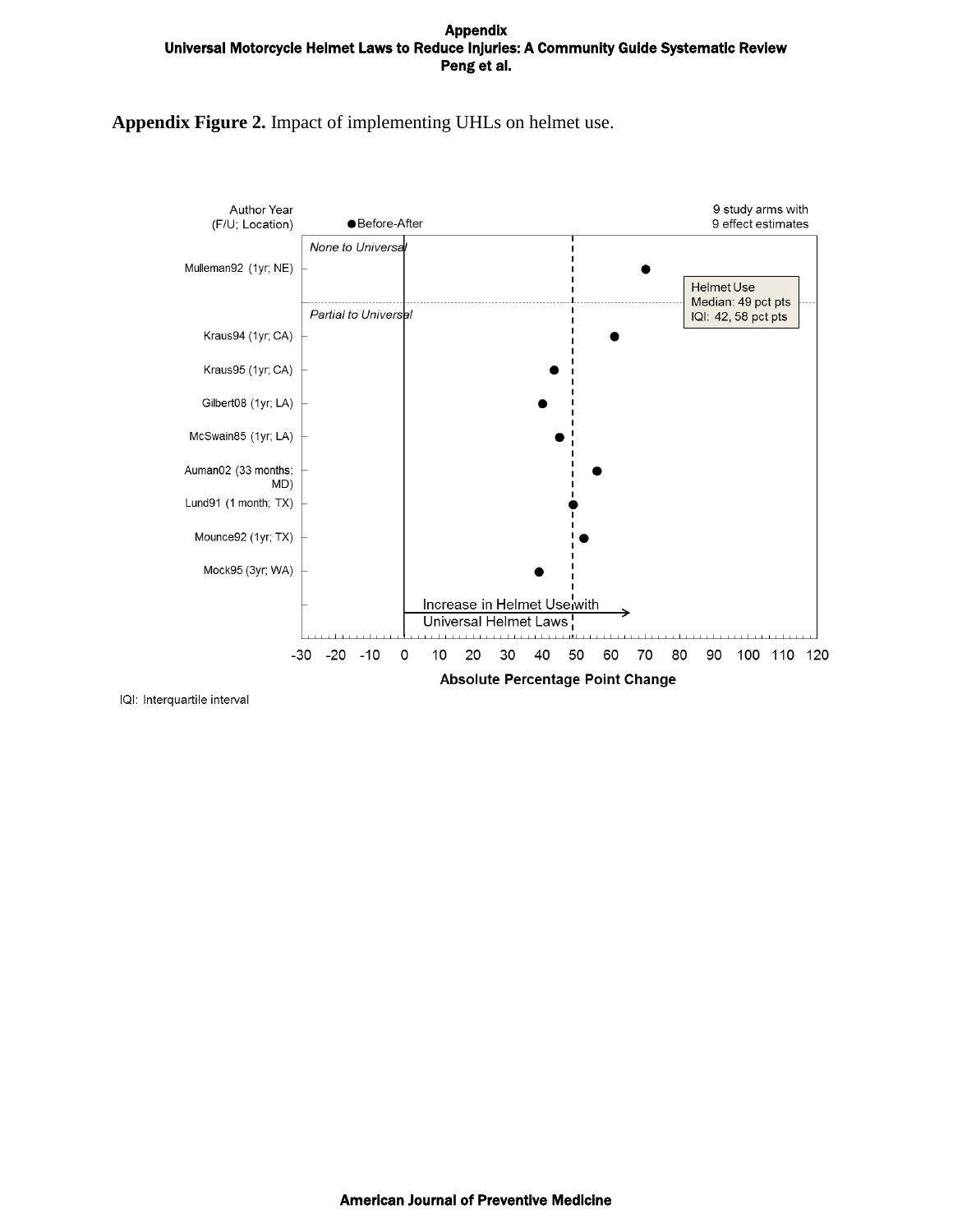### **Appendix Figure 3:** Impact of repealing UHLs on helmet use

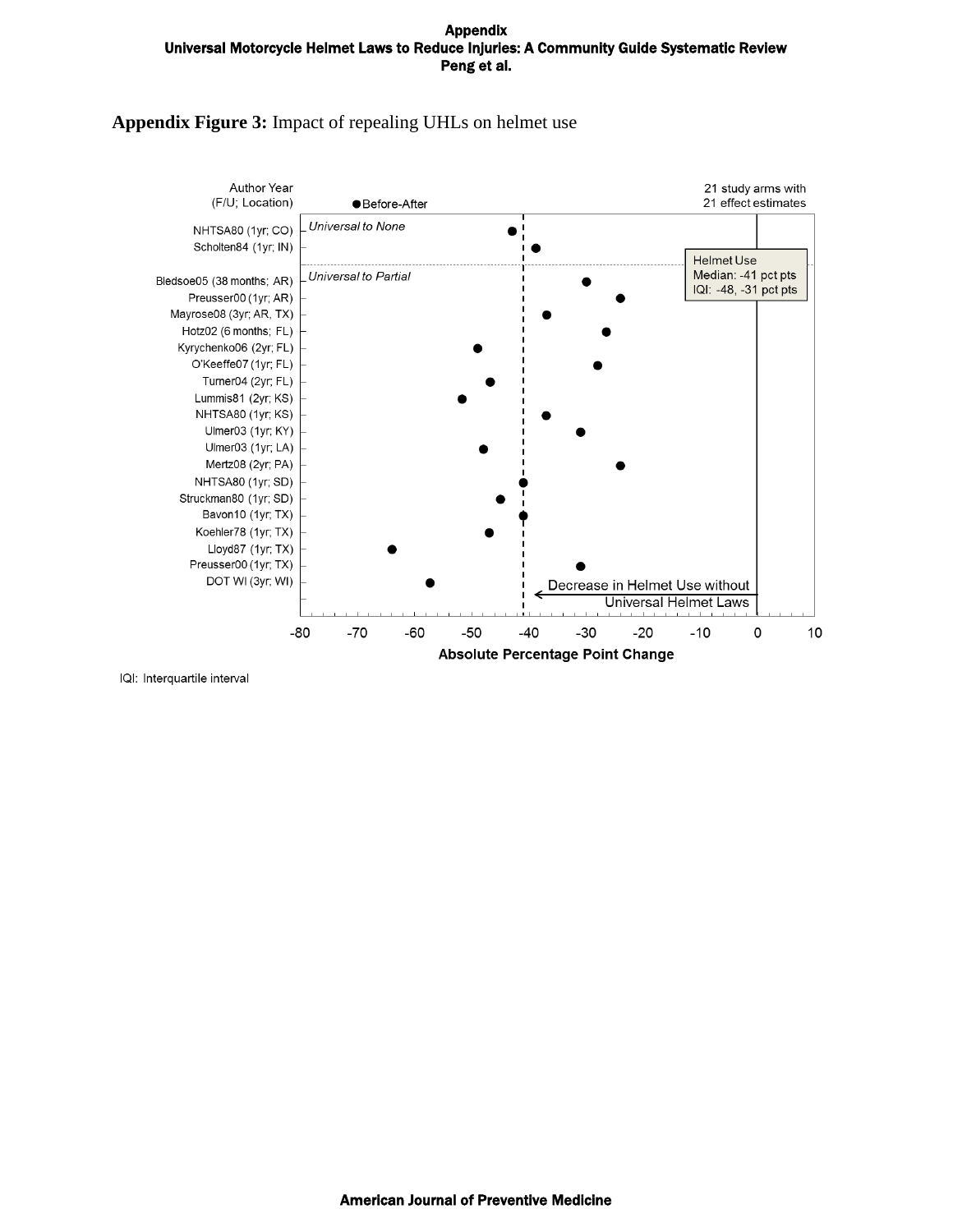

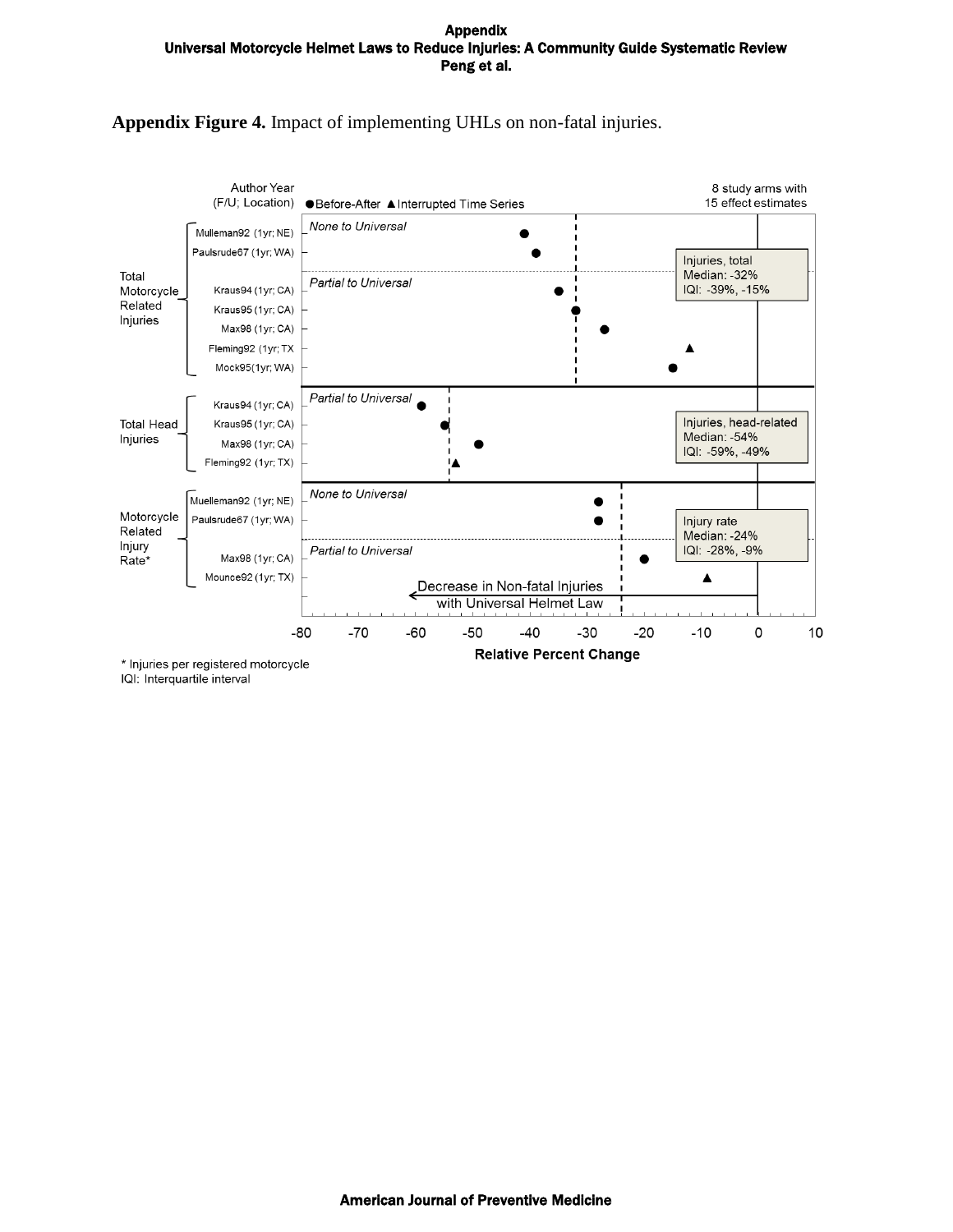## **Appendix Figure 5.** Impact of repealing UHLs on non-fatal injuries.

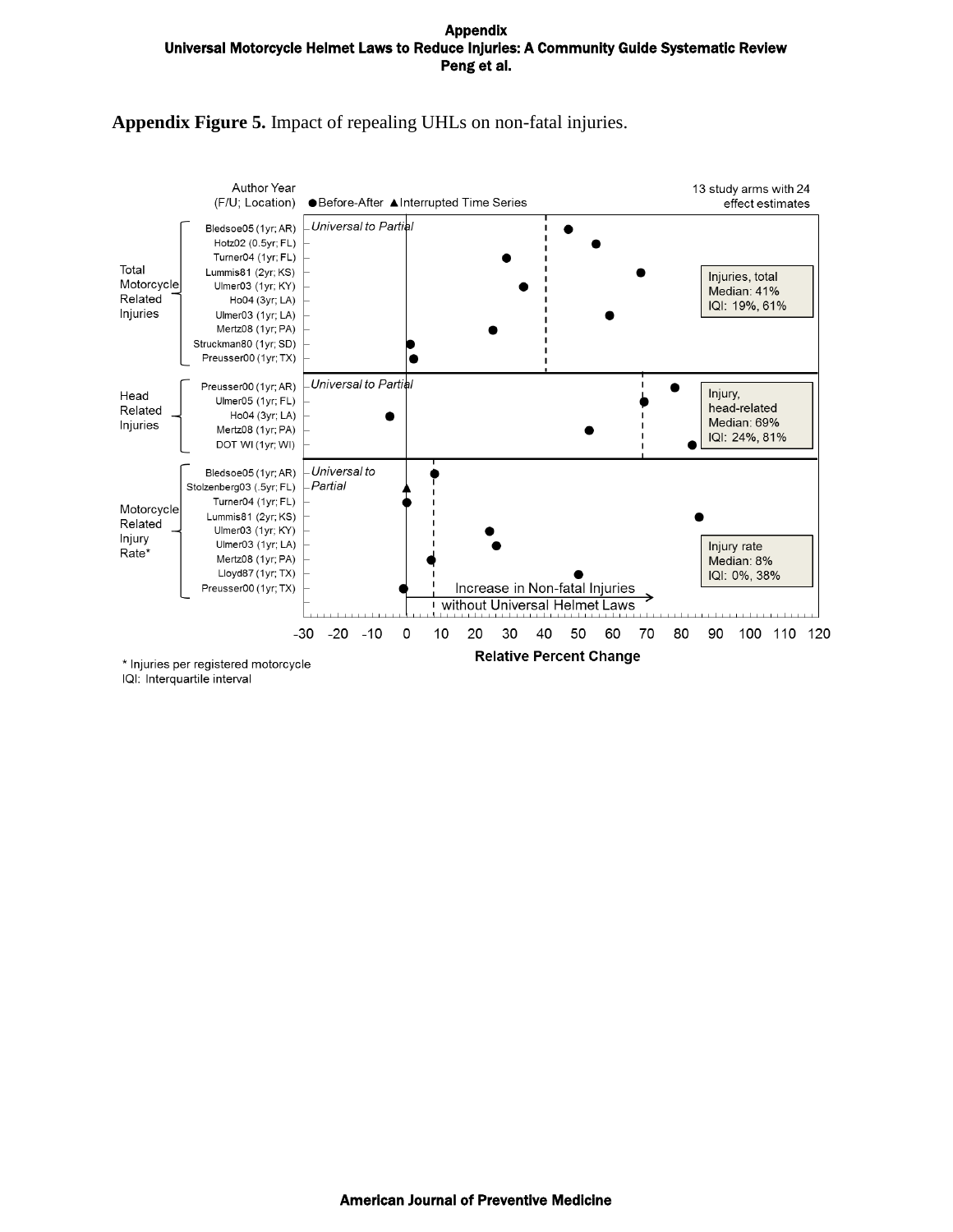| ուլաււշջ<br><b>Outcome</b>                               | Law implementing <sup>a</sup> |                                   | Law repealing <sup>b</sup>    |                           | Law comparison <sup>c</sup> |                 |
|----------------------------------------------------------|-------------------------------|-----------------------------------|-------------------------------|---------------------------|-----------------------------|-----------------|
|                                                          | No. of                        | <b>Median</b>                     | No. of                        | <b>Median</b>             | No. of                      | <b>Median</b>   |
|                                                          | study                         | $(IQI/Range)^d$                   | study                         | $(IQI/Range)^d$           | study                       | $(IQI/Range)^d$ |
|                                                          | arms                          |                                   | arms                          |                           | arms                        |                 |
| Helmet use,                                              | $8^{1-8}$                     | 47 pct pts                        | $19^{9-23}$                   | $-41$ pct pts             | $4^{17,24-26}$              | 53 pct pts      |
| absolute change                                          |                               | $(41 \text{ to } 55 \text{ pct})$ |                               | $(-48 \text{ to } -30)$   |                             | (48 to 73 pct)  |
|                                                          |                               | pts)                              |                               | pct pts)                  |                             | pts)            |
| Fatalities, relative change (total, head-related, rates) |                               |                                   |                               |                           |                             |                 |
| Total                                                    | $6^{1,2,4,6}$                 | $-31%$                            | $16^{10,11}$                  | 46%                       |                             |                 |
|                                                          | 20,27                         | $(-34\% \text{ to }$              | 13, 16, 18-                   | $(28\% \text{ to } 70\%)$ |                             |                 |
|                                                          |                               | $-21\%$ )                         | 23,28-30                      |                           |                             |                 |
| Head-related                                             | $4^{1,4,6,27}$                | $-48%$                            | $2^{11,18}$                   | 6% and 65%                |                             |                 |
|                                                          |                               | $(-56%$ to                        |                               |                           |                             |                 |
|                                                          |                               | $-43%$ )                          |                               |                           |                             |                 |
| <b>Fatalities</b> per                                    | $4^{1,4,8,20}$                | $-20%$                            | $17^{10,11}$                  | 21% (7% to                |                             |                 |
| registered                                               |                               | $(-26%$ to                        | 15-20,22,                     | 38%)                      |                             |                 |
| motorcycle                                               |                               | $-12\%$ )                         | 23, 28 - 32                   |                           |                             |                 |
| Fatalities per                                           |                               |                                   | $3^{9,22,30}$                 | 23% (14% to               |                             |                 |
| vehicle mile                                             |                               |                                   |                               | 38%)                      |                             |                 |
| travelled                                                |                               |                                   | $10^{10,11}$                  |                           |                             |                 |
| Fatalities per                                           | 1 <sup>2</sup>                | $-12%$                            | 13, 14, 16,                   | $22\% (-4\% \text{ to }$  |                             |                 |
| crash                                                    |                               |                                   | 18,21,22,                     | 36%)                      |                             |                 |
|                                                          |                               |                                   | 28,29                         |                           |                             |                 |
|                                                          |                               |                                   | $2^{11,18}$                   |                           |                             |                 |
| Fatality rate,                                           |                               |                                   |                               | $-5\%$ and 25%            |                             |                 |
| head, per                                                |                               |                                   |                               |                           |                             |                 |
| registered<br>motorcycle                                 |                               |                                   |                               |                           |                             |                 |
| Fatality rate,                                           |                               |                                   | $4^{11,18,24}$                | 48% $(-12%$ to            |                             |                 |
| head, per                                                |                               |                                   |                               | 367%)                     |                             |                 |
| crash                                                    |                               |                                   |                               |                           |                             |                 |
| Injuries, relative change (total, head-related, rates)   |                               |                                   |                               |                           |                             |                 |
| Total                                                    | $5^{3,4,7,27}$                | $-27%$                            | $10^{10,12,}$                 | 41% (19% to               |                             |                 |
|                                                          | 33                            | $(-34\% \text{ to }$              | 16,18,20-                     | $61\%)$                   |                             |                 |
|                                                          |                               | $-14\%$ )                         | 23,28                         |                           |                             |                 |
| Head-related                                             | $4^{3,4,27,33}$               | $-54%$                            | $\frac{\Delta^{11,18,20}}{4}$ | 69% (24% to               | 235,36                      | $-27\%$ and     |
|                                                          |                               | $(-49%$ to                        | 34                            | 81%)                      |                             | $-12%$          |
|                                                          |                               | $-59%$ )                          |                               |                           |                             |                 |
| Injuries per                                             | $2^{8,33}$                    | $-20\%$ and                       | q10,15,16,                    | 8% (0% to                 |                             |                 |
| registered                                               |                               | $-9%$                             | 18,20,22,                     | 38%)                      |                             |                 |
| motorcycle                                               |                               |                                   | 23,32                         |                           |                             |                 |
| Injuries per                                             |                               |                                   | $1^{22}$                      | $-8%$                     |                             |                 |
| vehicle mile                                             |                               |                                   |                               |                           |                             |                 |
| travelled                                                |                               |                                   |                               |                           |                             |                 |

**Appendix Table 1.** UHLs Compared to PHLs: Impact on Helmet Use and Fatal and Non-fatal **Injuries**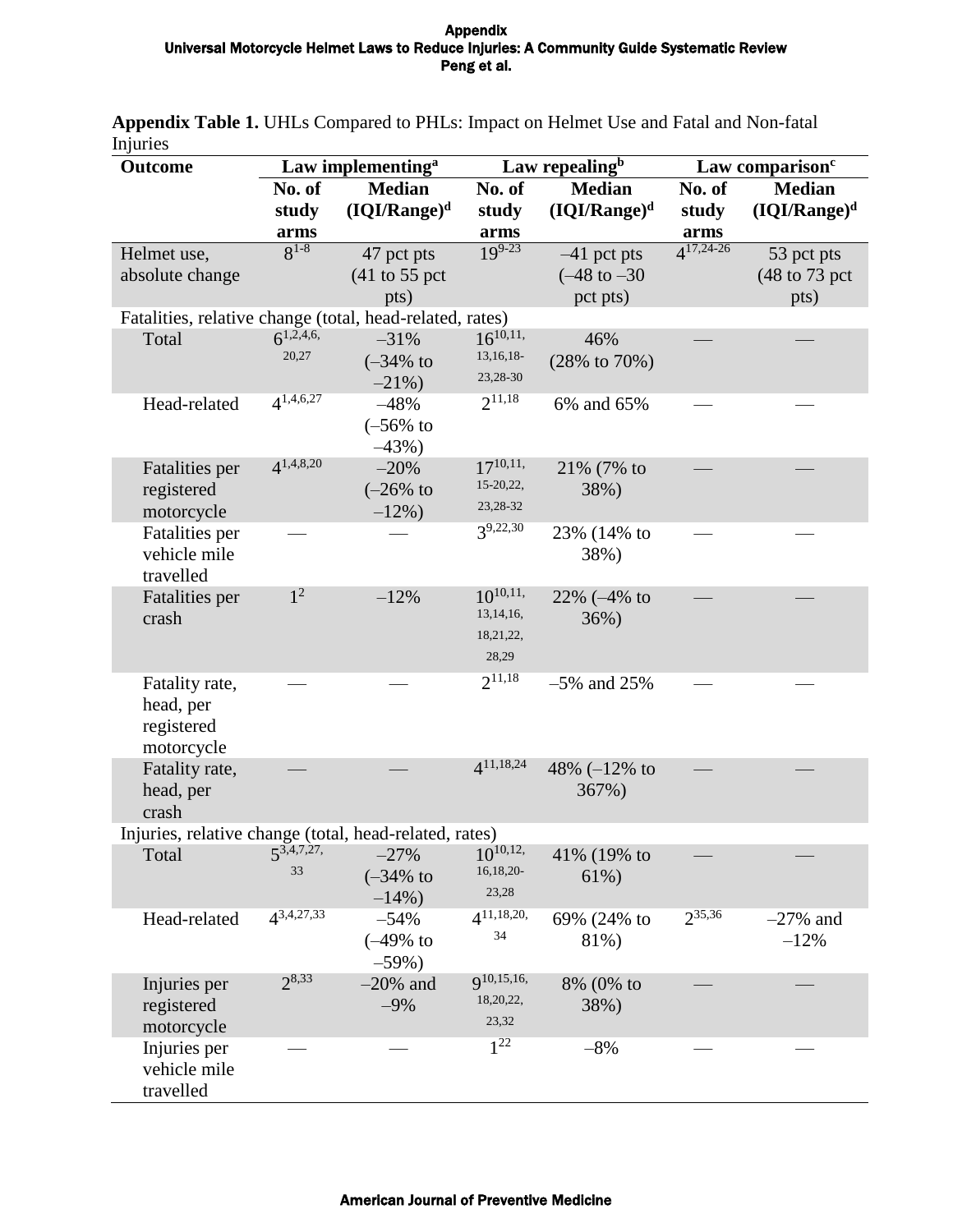| Injuries per<br>crash                                    |          |        | $7^{10,12,16}$<br>18,21,22,<br>34 | $-1\% (-8\% \text{ to }$<br>35%) |  |  |  |
|----------------------------------------------------------|----------|--------|-----------------------------------|----------------------------------|--|--|--|
| Head-related<br>injuries per<br>registered<br>motorcycle | $1^{33}$ | $-44%$ | $3^{18,20,34}$                    | 31% (29% to<br>39%)              |  |  |  |
| Head-related<br>injuries per<br>crash                    |          |        | $3^{18,24}$                       | 37% (28% to<br>154%)             |  |  |  |
| <sup>a</sup> UHLs replaced PHLs.                         |          |        |                                   |                                  |  |  |  |
|                                                          |          |        |                                   |                                  |  |  |  |
| <sup>b</sup> PHLs replaced UHLs.                         |          |        |                                   |                                  |  |  |  |
| $C$ IIII $\ldots \ldots \ldots$ DIII $\ldots$            |          |        |                                   |                                  |  |  |  |

<sup>c</sup>UHLs versus PHLs.

d IQIs calculated with ≥5 studies; otherwise ranges reported.

pct pts, percentage points; IQI, interquartile interval; UHL, universal helmet law; PHL, partial helmet law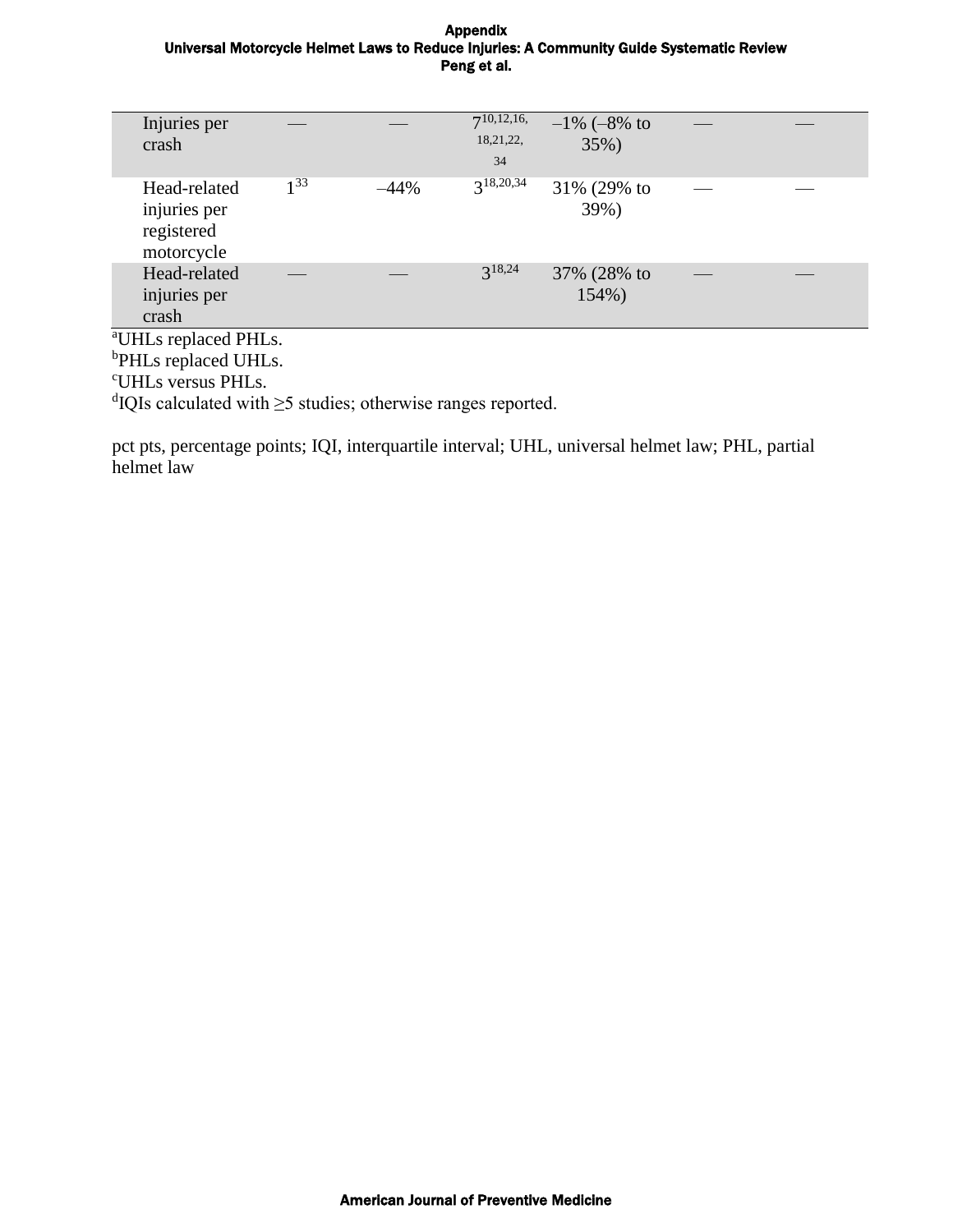# APPENDIX REFERENCES

- 1. Auman KM, Kufera JA, Ballesteros MF, Smialek JE, Dischinger PC. Autopsy Study of Motorcyclist Fatalities: The Effect of the 1992 Maryland Motorcycle Helmet Use Law. *Am J Public Health.* 2002;92(8):1352-1355. [https:/doi.org/10.2105/AJPH.92.8.1352.](https://doi.org/10.2105/AJPH.92.8.1352)
- 2. Gilbert H, Chaudhary N, Solomon M, Preusser D, Cosgove L. Evaluation of the reinstatement of the helmet law in Louisiana: *National Highway Traffic Safety Administration.* May 2008.
- 3. Kraus J, Peek C. The impact of two related prevention strategies on head injury reduction among nonfatally injured motorcycle riders, California, 1991-1993. *J Neurotrauma*. 1995;12(5):873-881. [https:/doi.org/10.1089/neu.1995.12.873.](https://doi.org/10.1089/neu.1995.12.873)
- 4. Kraus J, Peek C, McArthur D, Williams A. The effect of the 1992 California motorcycle helmet use law on motorcycle crash fatalities and injuries. *JAMA*. 1994;272(19):1506- 1511. [https:/doi.org/10.1001/jama.1994.03520190052034.](https://doi.org/10.1001/jama.1994.03520190052034)
- 5. Lund AK, Williams AF, Womack KN. Motorcycle helmet use in Texas. *Public Health Rep.* 1991;106(5):576-578.
- 6. McSwain N, Willey A, Janke T. Impact of re-enactment of the motorcycle helmet law in Louisiana. *Proceedings: American Association for Automotive Medicine Annual Conference*. 1985;29:425-446.
- 7. Mock CN, Maier RV, Boyle E, Pilcher S, Rivara FP. Injury prevention strategies to promote helmet use decrease severe head injuries at a level I trauma center. *J Trauma*. 1995;39(1):29-33. [https:/doi.org/10.1097/00005373-199507000-00004.](https://doi.org/10.1097/00005373-199507000-00004)
- 8. Mounce NB, Brackett QR, Hinshaw W, Lund AK, Wells JK. The reinstated comprehensive motorcycle helmet law in Texas. Arlington, VA: Insurance Institute for Highway Safety*.* 1992.
- 9. Bavon A, Standerfer C. The Effect of the 1997 Texas Motorcycle Helmet Law on Motorcycle Crash Fatalities. *South Med J.* 2010;103(1):11-17. [https:/doi.org/10.1097/SMJ.0b013e3181c35653.](https://doi.org/10.1097/SMJ.0b013e3181c35653)
- 10. Bledsoe G, Li G. Trends in Arkansas motorcycle trauma after helmet law repeal. *South Med J.* 2005;98(4):436-440. [https:/doi.org/10.1097/01.SMJ.0000154309.83339.C0.](https://doi.org/10.1097/01.SMJ.0000154309.83339.C0)
- 11. Department of Transportation WI. Wisconsin Motorcycle helmet law: A before and after study of helmet law repeal. Wisconsin: Wisconsin Department of Transportation; 1981.
- 12. Hotz G, Cohn S, Popkin C, et al. The impact of a repealed motorcycle helmet law in Miami-Dade County. *J Trauma*. 2002;52(3):469-474. [https:/doi.org/10.1097/00005373-](https://doi.org/10.1097/00005373-200203000-00009) [200203000-00009.](https://doi.org/10.1097/00005373-200203000-00009)
- 13. Koehler M. Evaluation of motorcycle safety helmet usage laws: Final report. College Station, TX: Texas A&M University; 1978. Report No.: Texas Traffic Safety Program Contract IAC 78-08-36-A-1-AA.
- 14. Kyrychenko SY, McCartt AT. Florida's Weakened Motorcycle Helmet Law: Effects on Death Rates in Motorcycle Crashes. *Traffic Inj Prev.* 2006;7(1):55-60. [https:/doi.org/10.1080/15389580500377833.](https://doi.org/10.1080/15389580500377833)
- 15. Lloyd LE, Lauderdale M, Betz TG. Motorcycle deaths and injuries in Texas: helmets make a difference. *Tex Med*. 1987;83(4):30-33.
- 16. Lummis ML, Dugger C. Impact of the repeal of the Kansas Mandatory Motorcycle Helmet Law, 1975 to 1978: an executive summary. *EMT J.* 1981;5(4):254-259.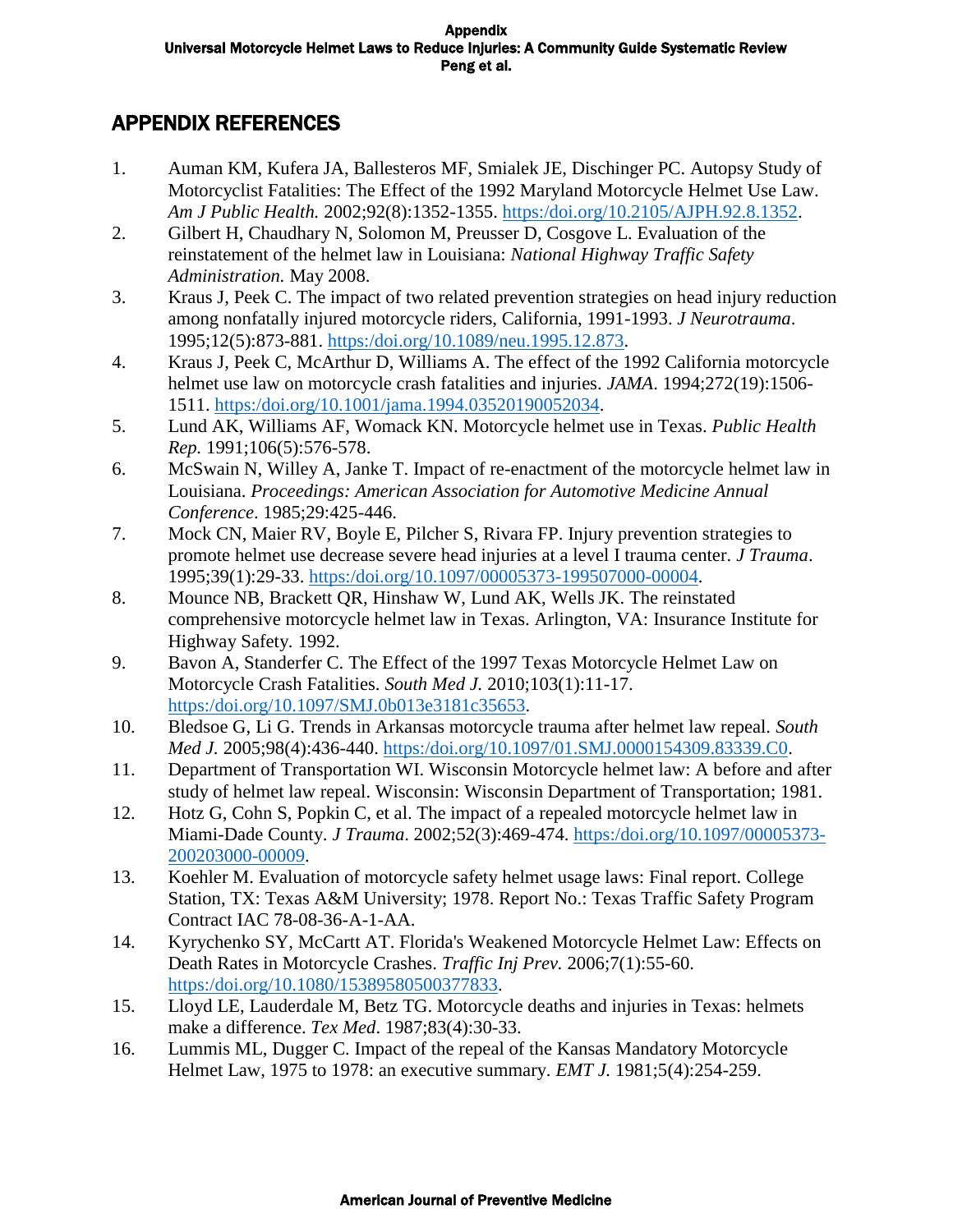- 17. Mayrose J. The effects of a mandatory motorcycle helmet law on helmet use and injury patterns among motorcyclist fatalities. *J Safety Res.* 2008;39(4):429-432. [https:/doi.org/10.1016/j.jsr.2008.07.001.](https://doi.org/10.1016/j.jsr.2008.07.001)
- 18. Mertz KJ, Weiss HB. Changes in motorcycle-related head injury deaths, hospitalizations, and hospital charges following repeal of Pennsylvania's mandatory motorcycle helmet law. *Am J Public Health*. 2008;98(8):1464-1467. [https:/doi.org/10.2105/AJPH.2007.123299.](https://doi.org/10.2105/AJPH.2007.123299)
- 19. O'Keeffe. Increased fatalities after motorcycle helmet law repeal: is it all because of lack of helmets? *J Trauma*. 2007;63(5):1006-1009. [https:/doi.org/10.1097/TA.0b013e31815644cd.](https://doi.org/10.1097/TA.0b013e31815644cd)
- 20. Preusser DF, Hedlund, J.H. and Ulmer, R.G. Evaluation of motorcycle helmet law repeal in Arkansas and Texas. Washington, DC: National Highway Traffic Safety Administration, US Department of Transportation; 2000. Report No.: DOT HS 809 131.
- 21. Struckman-Johnson C, Ellingstad V. Impact of motorcycle helmet law repeal in South Dakota 1976-79: Final report. Washington, DC; 1980. Report No.: DOT-HS-9-02130.
- 22. Turner P, Hagelin C. Florida motorcycle helmet use observational survey and trend analysis. Tampa, FL: Center for Urban Transportation Research, University of South Florida; 2004. Report No.: BC 353 RPWO #36.
- 23. Ulmer R, Preusser DF. Evaluation of the repeal of motorcycle helmet laws in Kentucky and Louisiana. Washington, DC: National Highway Traffic Safety Administration; 2003. Report No.: DOT HS 809 530.
- 24. NHTSA. A report to congress on the effect of motorcycle helmet use law repeal-a case for helmet use. Washington, DC: National Highway Safety Administration, US Department of Transportation; 1980.
- 25. Proscia N, Sullivan T, Cuff S, et al. The effects of motorcycle helmet use between hospitals in states with and without a mandatory helmet law. *Conn Med.* 2002;66(4):195- 198.
- 26. Williams AF, Ginsburg MJ, Burchman PF. Motorcycle helmet use in relation to legal requirements. *Accid Anal Prev.* 1979;11(4):271-273. [https:/doi.org/10.1016/0001-](https://doi.org/10.1016/0001-4575(79)90053-8) [4575\(79\)90053-8.](https://doi.org/10.1016/0001-4575(79)90053-8)
- 27. Fleming NS, Becker ER. The impact of the Texas 1989 motorcycle helmet law on total and head-related fatalities, severe injuries, and overall injuries. *Med Care.* 1992;30(9):832-845. [https:/doi.org/10.1097/00005650-199209000-00007.](https://doi.org/10.1097/00005650-199209000-00007)
- 28. Ho E, Haydel M. Louisiana motorcycle fatalities linked to statewide helmet law repeal. *J La State Med Soc.* 2004;156(3):151-152.
- 29. McHugh TP, Raymond JI. Safety helmet repeal and motorcycle fatalities in South Carolina. *J S C Med Assoc.* 1985;81(11):588-590.
- 30. Muller A. Florida's Motorcycle Helmet Law Repeal and Fatality Rates. *Am J Public Health*. 2004;94(4):556-558. [https:/doi.org/10.2105/AJPH.94.4.556.](https://doi.org/10.2105/AJPH.94.4.556)
- 31. Houston DJ, Richardson LE. Motorcycle Safety and the Repeal of Universal Helmet Laws. *Am J Public Health*. 2007;97(11):2063-2069. [https:/doi.org/10.2105/AJPH.2006.094615.](https://doi.org/10.2105/AJPH.2006.094615)
- 32. Stolzenberg L, D'Alessio SJ. "Born to Be Wild": The effect of the repeal of Florida's mandatory motorcycle helmet-use law on serious injury and fatality rates. *Eval Rev.* 2003;27(2):131-150. [https:/doi.org/10.1177/0193841X02250524.](https://doi.org/10.1177/0193841X02250524)